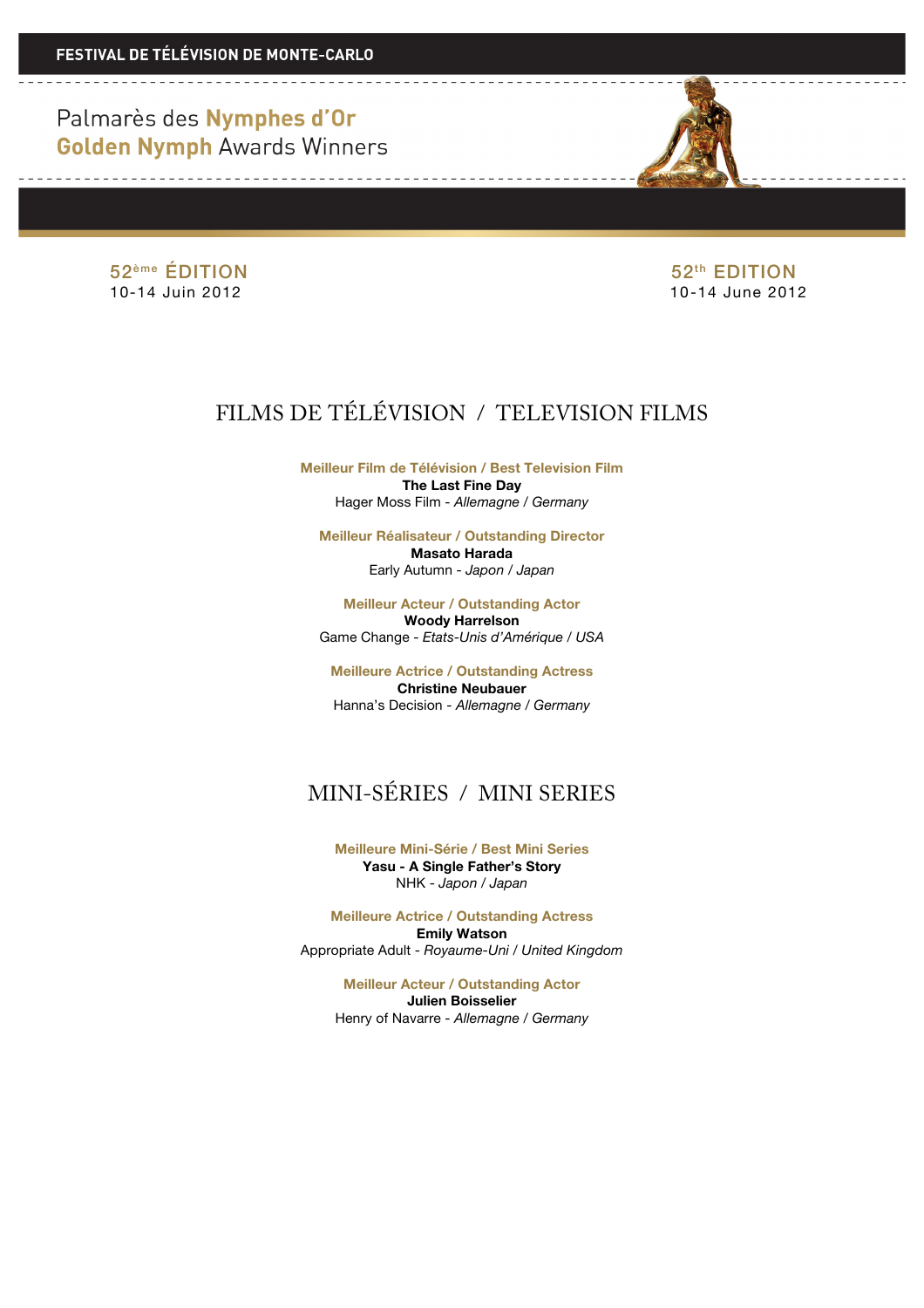# ACTUALITÉS / NEWS

**Meilleurs Grands Reportages d'Actualités / Best News Documentaries Terror Island**

TV2 Norway *- Norvège / Norway*

**Bahrain : Shouting in the Dark** Al Jazeera English - *Qatar*

**Meilleur Reportage du Journal Télévisé / Best TV News Item Inside Homs** Sky News - *Royaume-Uni / United Kingdom*

**Meilleur Programme d'Actualités 24 heures/24 / Best 24-Hour News programme The Fall of Tripoli** Sky News - *Royaume-Uni / United Kingdom*

#### SÉRIES TV / TV SERIES COMÉDIE / COMEDY

**Meilleur Producteur International / Outstanding International Producer Cristopher Lloyd & Steve Levitan - 20th Century Fox TV Distribution** Modern Family - *Etats-Unis d'Amérique / USA*

> **Meilleure Actrice / Outstanding Actress Tina Fey** 30 Rock - *Etats-Unis d'Amérique / USA*

**Meilleur Acteur / Outstanding Actor Jason Priestley** Call Me Fitz - *Etats-Unis d'Amérique / USA*

**Meilleur Producteur Européen / Outstanding European Producer Joey Faré - Scarlett Production** Kaboul Kitchen - *France*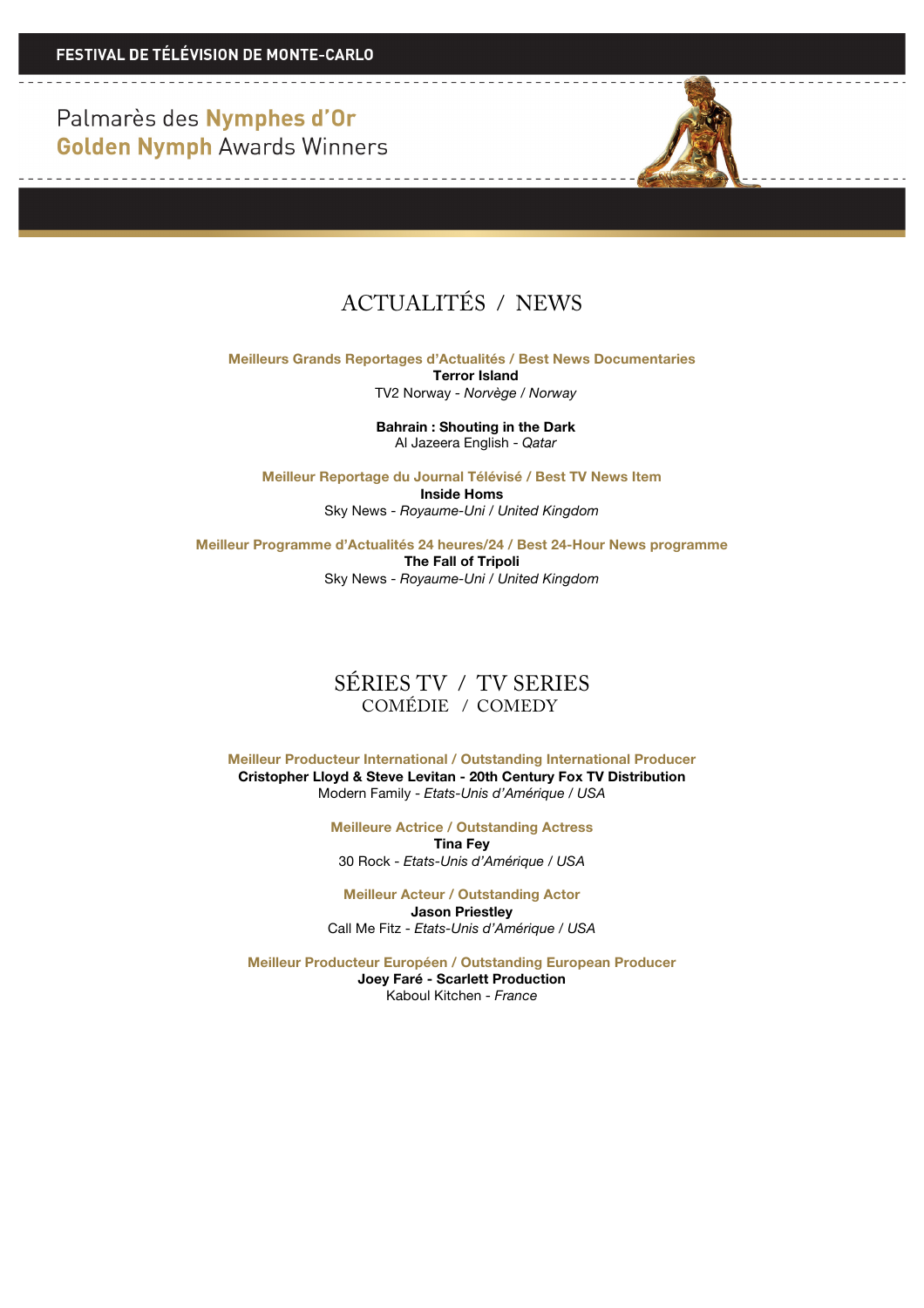--------------------------------



#### SÉRIES TV / TV SERIES DRAMATIQUE / DRAMA

**Meilleur Producteur International / Outstanding International Producer David Benioff, D.B. Weiss, Frank Doelger, Carolyn Strauss - Home Box Office** Game of Thrones - *Etats-Unis d'Amérique / USA*

**Meilleure Actrice / Outstanding Actress**

**Mille Dinesen** Rita - *Danemark / Denmark*

**Meilleur Acteur / Outstanding Actor Henning Baum** The Last Cop - *Allemagne / Germany*

**Meilleur Producteur Européen / Outstanding European Producer Guido De Angelis, Nicola De Angelis, Ciaran Donnelly - DAP Italy SLR** Titanic Blood & Steel - *Italie / Italy*

### PRIX DE L'AUDIENCE TV INTERNATIONALE INTERNATIONAL TV AUDIENCE AWARDS

**Meilleure Série TV 'Dramatique' / Best Drama TV Series CSI : Crime Scene Investigation** - *Etats-Unis d'Amérique / USA*

**Meilleure Série TV 'Comédie' / Best Comedy TV Series Desperate Housewives** - *Etats-Unis d'Amérique / USA*

**Meilleur Telenovelas - Soap Operas / Best Telenovelas - Soap Operas The Bold and the Beautiful** - *Etats-Unis d'Amérique / USA*